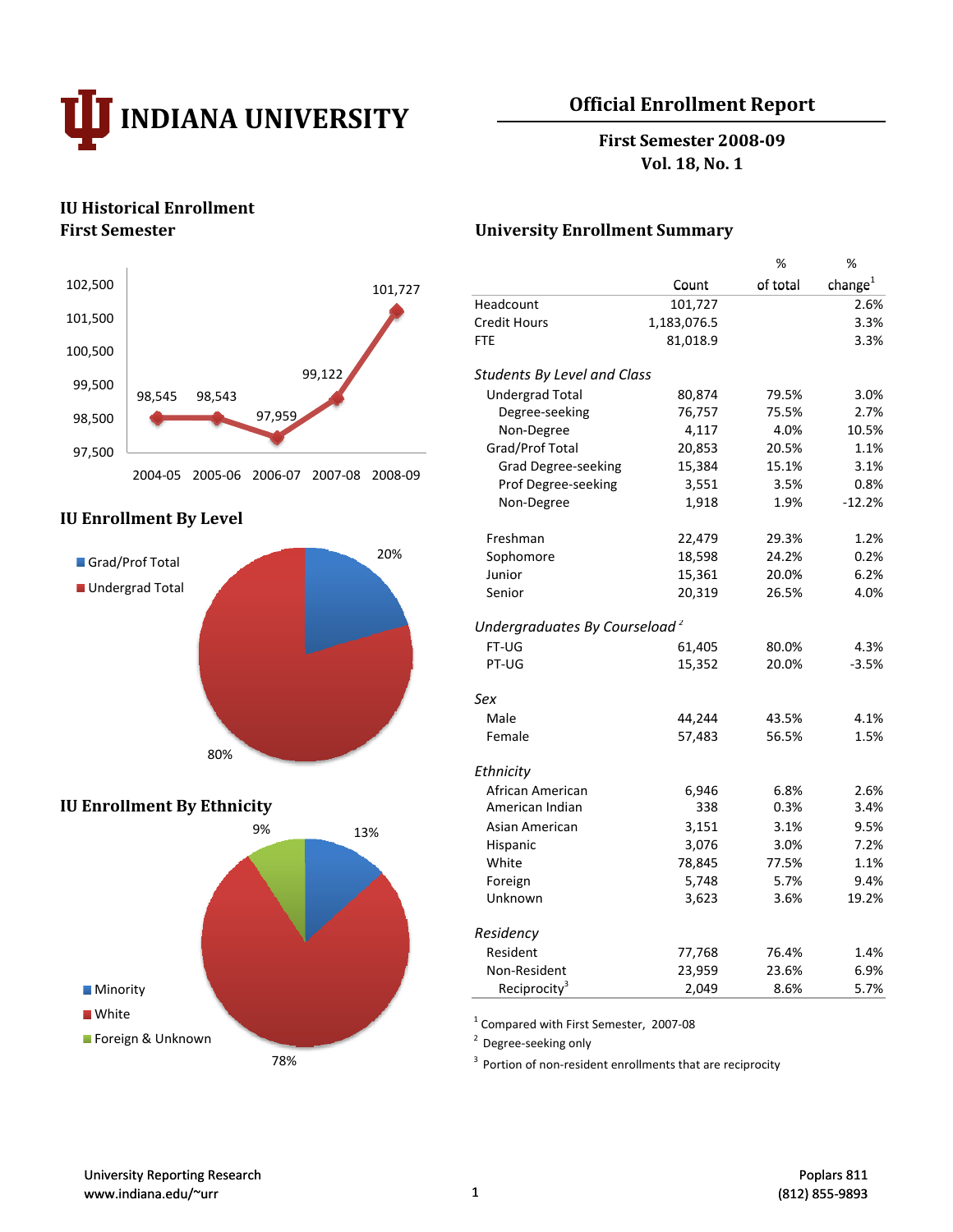#### **Campus Enrollment Summary**

|              |        | Undergraduate |                     | Graduate/Professional |        |                     |  |
|--------------|--------|---------------|---------------------|-----------------------|--------|---------------------|--|
|              |        | $%$ of        |                     | % of                  |        |                     |  |
|              |        | campus        | %                   |                       | campus | %                   |  |
|              | Count  | total         | change <sup>1</sup> | Count                 | total  | change <sup>1</sup> |  |
| Bloomington  | 31,626 | 78.4%         | 4.1%                | 8,728                 | 21.6%  | 1.5%                |  |
| Indianapolis | 21,423 | 70.7%         | 1.0%                | 8,877                 | 29.3%  | 2.6%                |  |
| East         | 2,388  | 97.6%         | 7.4%                | 59                    | 2.4%   | 40.5%               |  |
| Fort Wayne*  | 6,388  | 91.9%         | 7.3%                | 560                   | 8.1%   | $-17.2%$            |  |
| Kokomo       | 2,540  | 94.4%         | $-5.8%$             | 150                   | 5.6%   | 7.9%                |  |
| Northwest    | 4,168  | 86.9%         | 0.4%                | 626                   | 13.1%  | $-2.2%$             |  |
| South Bend   | 6,756  | 87.6%         | 4.9%                | 956                   | 12.4%  | $-11.2%$            |  |
| Southeast    | 5,585  | 86.2%         | 2.8%                | 897                   | 13.8%  | 11.2%               |  |

*Level of Enrollment (including nondegree)*

**Percent of Total that is Undergraduate**



## *Undergraduates by Class* **†**

|                                  |       | Freshman |           | Sophomore |        |           | Junior |        |           | Senior |        |                     |
|----------------------------------|-------|----------|-----------|-----------|--------|-----------|--------|--------|-----------|--------|--------|---------------------|
|                                  |       | % of     |           |           | % of   |           |        | $%$ of |           |        | % of   |                     |
|                                  |       | campus   | %         |           | campus | %         |        | campus | %         |        | campus | %                   |
|                                  | Count | total    | $change+$ | Count     | total  | $change+$ | Count  | total  | $change+$ | Count  | total  | change <sup>1</sup> |
| <b>Bloomington</b>               | 8,132 | 26.2%    | 1.0%      | 8,021     | 25.8%  | 1.9%      | 7.169  | 23.1%  | 9.1%      | 7.765  | 25.0%  | 7.2%                |
| Indianapolis                     | 5,145 | 25.2%    | $-1.2%$   | 4,723     | 23.2%  | 1.4%      | 4.039  | 19.8%  | 3.9%      | 6.483  | 31.8%  | 1.6%                |
| East                             | 746   | 35.8%    | $-1.1%$   | 501       | 24.1%  | 7.1%      | 324    | 15.6%  | $-0.6%$   | 510    | 24.5%  | 19.7%               |
| Fort Wayne*                      | 2,171 | 31.2%    | 3.0%      | 1,295     | 18.6%  | $-4.4%$   | 924    | 13.3%  | 8.5%      | 1,404  | 20.2%  | 2.5%                |
| Kokomo                           | 725   | 27.0%    | $-11.4%$  | 476       | 17.7%  | $-27.2%$  | 400    | 14.9%  | 1.5%      | 603    | 22.4%  | 15.7%               |
| Northwest                        | 1,501 | 31.3%    | $-0.3%$   | 1,016     | 21.2%  | 0.4%      | 583    | 12.2%  | $-2.0%$   | 874    | 18.2%  | 2.6%                |
| South Bend                       | 2,217 | 28.7%    | 3.8%      | 1,381     | 17.9%  | 3.1%      | 894    | 11.6%  | 5.1%      | 1,383  | 17.9%  | $-0.6%$             |
| Southeast                        | 1,842 | 28.4%    | 13.4%     | 1,185     | 18.3%  | $-2.5%$   | 1,028  | 15.9%  | 4.6%      | 1,297  | 20.0%  | $-3.4%$             |
| <sup>†</sup> Degree-seeking only |       |          |           |           |        |           |        |        |           |        |        |                     |

## *Undergraduate Enrollment Status* **†**

|                  |        | <b>Full-time Undergrad</b> |                     | Part-time Undergrad |        |                     |  |
|------------------|--------|----------------------------|---------------------|---------------------|--------|---------------------|--|
|                  | % of   |                            |                     | % of                |        |                     |  |
|                  |        | campus                     | %                   |                     | campus | %                   |  |
|                  | Count  | total                      | change <sup>1</sup> | Count               | total  | change <sup>1</sup> |  |
| Bloomington      | 30,006 | 96.5%                      | 4.6%                | 1,081               | 3.5%   | 3.9%                |  |
| Indianapolis     | 14,693 | 72.1%                      | 3.3%                | 5,697               | 27.9%  | $-3.6%$             |  |
| East             | 1,355  | 65.1%                      | 9.0%                | 726                 | 34.9%  | $-0.7%$             |  |
| Fort Wayne*      | 4,101  | 70.8%                      | 3.1%                | 1,693               | 29.2%  | $-0.8%$             |  |
| Kokomo           | 1,305  | 59.2%                      | $-5.5%$             | 899                 | 40.8%  | $-10.6%$            |  |
| <b>Northwest</b> | 2,559  | 64.4%                      | 6.6%                | 1,415               | 35.6%  | $-9.6%$             |  |
| South Bend       | 3,875  | 66.0%                      | 6.0%                | 2,000               | 34.0%  | $-3.1%$             |  |
| Southeast        | 3,511  | 65.6%                      | 6.8%                | 1,841               | 34.4%  | $-2.1%$             |  |

<sup>1</sup> Compared with First Semester, 2007‐08

\* IU students only

**Percent of Undergraduate that is Full‐time**

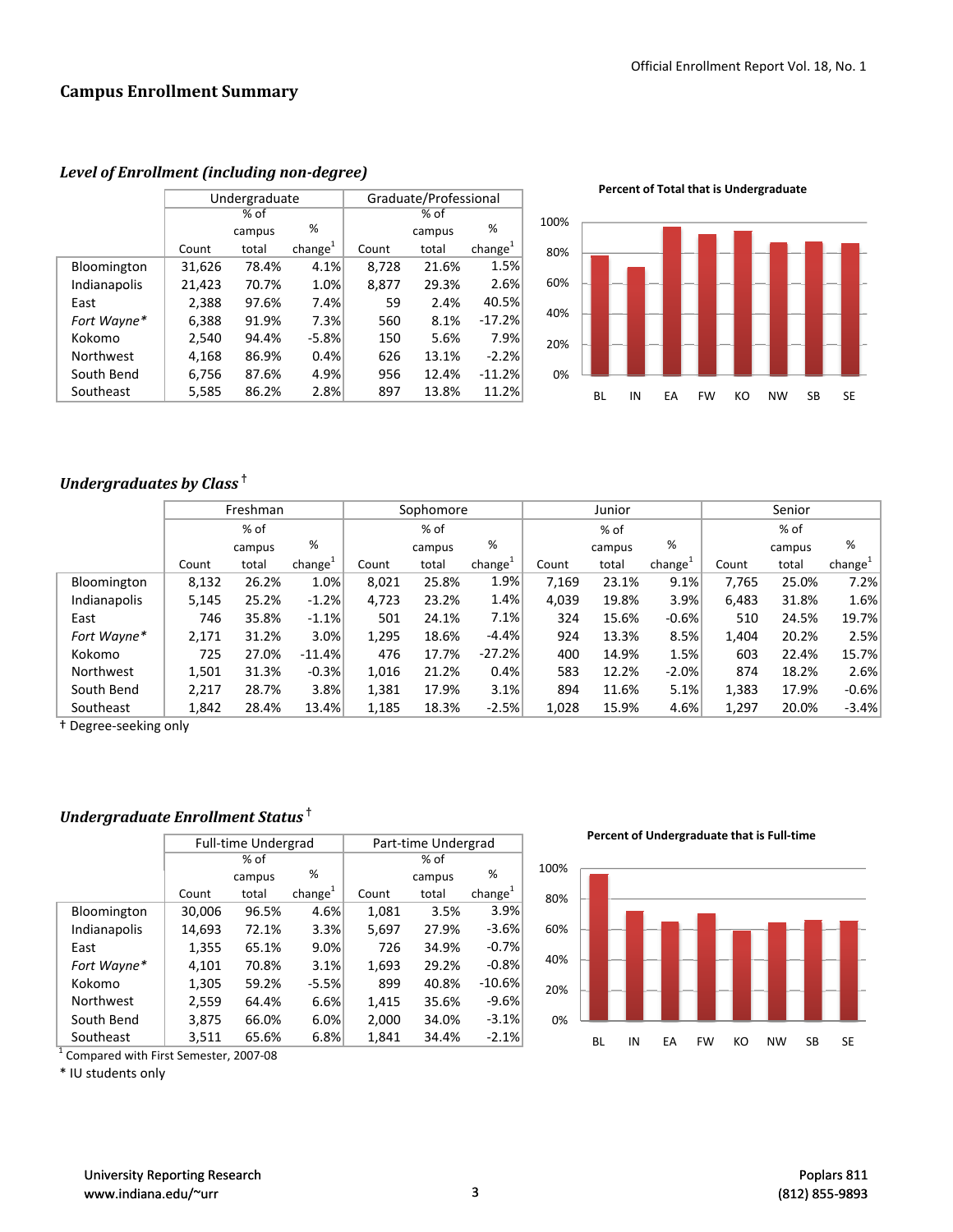## **Campus Enrollment Summary**

*Sex*

|              |        | Male   |               |        | Female |                     |      |    |    |    | Sex |
|--------------|--------|--------|---------------|--------|--------|---------------------|------|----|----|----|-----|
|              |        | % of   |               |        | % of   |                     |      |    |    |    |     |
|              |        | campus | %             |        | campus | %                   | 100% |    |    |    |     |
|              | Count  | total  | change $^{1}$ | Count  | total  | change <sup>1</sup> | 80%  |    |    |    |     |
| Bloomington  | 19,899 | 49.3%  | 4.5%          | 20,455 | 50.7%  | 2.5%                |      |    |    |    |     |
| Indianapolis | 13,052 | 43.1%  | 3.9%          | 17,248 | 56.9%  | $-0.3%$             | 60%  |    |    |    |     |
| East         | 770    | 31.5%  | 4.3%          | 1,677  | 68.5%  | 9.8%                | 40%  |    |    |    |     |
| Fort Wayne*  | 2,872  | 41.3%  | 6.4%          | 4,076  | 58.7%  | 3.7%                |      |    |    |    |     |
| Kokomo       | 894    | 33.2%  | 1.7%          | 1,796  | 66.8%  | $-8.2%$             | 20%  |    |    |    |     |
| Northwest    | 1,460  | 30.5%  | $-0.3%$       | 3,334  | 69.5%  | 0.3%                | 0%   |    |    |    |     |
| South Bend   | 2,824  | 36.6%  | 1.4%          | 4,888  | 63.4%  | 3.3%                |      |    |    |    |     |
| Southeast    | 2,473  | 38.2%  | 5.4%          | 4,009  | 61.8%  | 3.0%                |      | BL | IN | EA | FW  |



#### *Ethnicity*

|              |       | Domestic Minority |               | Other  |        |                     |  |  |
|--------------|-------|-------------------|---------------|--------|--------|---------------------|--|--|
|              |       | % of              |               |        | $%$ of |                     |  |  |
|              |       | campus            | %             |        | campus | %                   |  |  |
|              | Count | total             | change $^{1}$ | Count  | total  | change <sup>1</sup> |  |  |
| Bloomington  | 4,484 | 11.1%             | 8.1%          | 35,870 | 88.9%  | 3.0%                |  |  |
| Indianapolis | 4,599 | 15.2%             | 1.7%          | 25,701 | 84.8%  | 1.5%                |  |  |
| East         | 157   | 6.4%              | 20.8%         | 2,290  | 93.6%  | 7.2%                |  |  |
| Fort Wayne*  | 718   | 10.3%             | 13.1%         | 6,230  | 89.7%  | 3.9%                |  |  |
| Kokomo       | 228   | 8.5%              | 11.2%         | 2,462  | 91.5%  | $-6.4%$             |  |  |
| Northwest    | 1,769 | 36.9%             | $-1.4%$       | 3,025  | 63.1%  | 1.0%                |  |  |
| South Bend   | 961   | 12.5%             | 4.6%          | 6,751  | 87.5%  | 2.3%                |  |  |
| Southeast    | 595   | 9.2%              | 20.4%         | 5,887  | 90.8%  | 2.4%                |  |  |





|              |       | American Indian |                     |       | Asian American |           |       | African American |                     | Hispanic |        |                     |
|--------------|-------|-----------------|---------------------|-------|----------------|-----------|-------|------------------|---------------------|----------|--------|---------------------|
|              |       | % of            |                     |       | % of           |           |       | % of             |                     |          | % of   |                     |
|              |       | campus          | %                   |       | campus         | %         |       | campus           | %                   |          | campus | %                   |
|              | Count | total           | change <sup>+</sup> | Count | total          | $change+$ | Count | total            | change <sup>+</sup> | Count    | total  | change <sup>+</sup> |
| Bloomington  | 116   | 0.3%            | 3.6%                | 1,572 | 3.9%           | 11.6%     | 1.749 | 4.3%             | 5.0%                | 1.047    | 2.6%   | 8.8%                |
| Indianapolis | 83    | 0.3%            | $-6.7%$             | 1,155 | 3.8%           | 9.1%      | 2,630 | 8.7%             | $-0.8%$             | 731      | 2.4%   | 1.0%                |
| East         | 4     | 0.2%            | $-42.9%$            | 15    | 0.6%           | 7.1%      | 99    | 4.0%             | 32.0%               | 39       | 1.6%   | 14.7%               |
| Fort Wayne*  | 26    | 0.4%            | 30.0%               | 101   | 1.5%           | 0.0%      | 390   | 5.6%             | 17.8%               | 201      | 2.9%   | 9.8%                |
| Kokomo       | 17    | 0.6%            | $-15.0%$            | 31    | 1.2%           | $-6.1%$   | 129   | 4.8%             | 21.7%               | 51       | 1.9%   | 10.9%               |
| Northwest    | 28    | 0.6%            | 40.0%               | 88    | 1.8%           | $-1.1%$   | 1,051 | 21.9%            | $-7.0%$             | 602      | 12.6%  | 8.5%                |
| South Bend   | 36    | 0.5%            | 9.1%                | 104   | 1.3%           | $-2.8%$   | 504   | 6.5%             | 0.2%                | 317      | 4.1%   | 14.9%               |
| Southeast    | 28    | 0.4%            | 7.7%                | 85    | 1.3%           | 28.8%     | 394   | 6.1%             | 25.9%               | 88       | 1.4%   | $-1.1%$             |

#### *R id Residency*

|              |        | Resident |                     | Non-resident |        |                     |  |
|--------------|--------|----------|---------------------|--------------|--------|---------------------|--|
|              |        | % of     |                     |              | % of   |                     |  |
|              |        | campus   | %                   |              | campus | %                   |  |
|              | Count  | total    | change <sup>1</sup> | Count        | total  | change <sup>1</sup> |  |
| Bloomington  | 22,508 | 55.8%    | 1.7%                | 17,846       | 44.2%  | 5.8%                |  |
| Indianapolis | 27,151 | 89.6%    | 0.0%                | 3,149        | 10.4%  | 16.4%               |  |
| East         | 2,127  | 86.9%    | 7.7%                | 320          | 13.1%  | 10.0%               |  |
| Fort Wayne*  | 6,704  | 96.5%    | 5.2%                | 244          | 3.5%   | $-4.3%$             |  |
| Kokomo       | 2,676  | 99.5%    | $-5.1%$             | 14           | 0.5%   | $-12.5%$            |  |
| Northwest    | 4,728  | 98.6%    | 0.1%                | 66           | 1.4%   | $-4.3%$             |  |
| South Bend   | 7,260  | 94.1%    | 3.1%                | 452          | 5.9%   | $-4.4%$             |  |
| Southeast    | 4,614  | 71.2%    | 2.5%                | 1,868        | 28.8%  | 7.3%                |  |

**Percent of Total that is Resident**



<sup>1</sup> Compared with First Semester, 2007‐08

\* IU students only